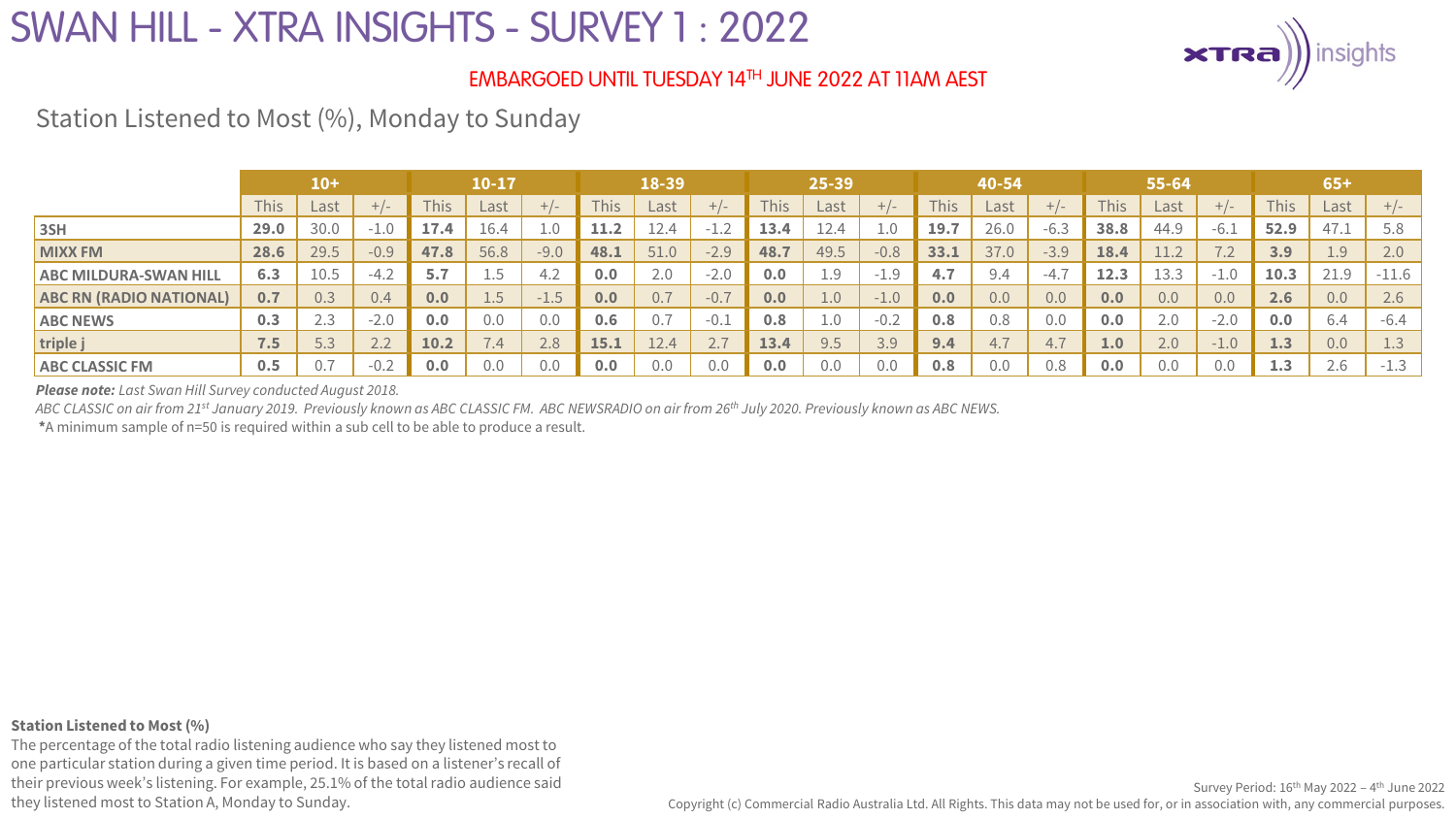

### EMBARGOED UNTIL TUESDAY 14TH JUNE 2022 AT 11AM AEST

Session Listened to Most (%)

|                                | <b>Breakfast</b><br><b>Mon-Fri 5.30am-9.00am</b> |      | <b>Morning</b><br>Mon-Fri 9.00am-12.00pm |      |      | <b>Afternoon</b><br>Mon-Fri 12.00pm-4.00pm |             |      |        | <b>Drive</b><br>Mon-Fri 4.00pm-7.00pm |      |                  | <b>Evening</b><br>Mon-Fri 7.00pm-12.00mn |      | <b>Weekend</b><br><b>Sat-Sun 5.30am-12.00mn</b> |             |      |        |
|--------------------------------|--------------------------------------------------|------|------------------------------------------|------|------|--------------------------------------------|-------------|------|--------|---------------------------------------|------|------------------|------------------------------------------|------|-------------------------------------------------|-------------|------|--------|
|                                | <b>This</b>                                      | Last | $+/-$                                    | This | Last | $+/-$                                      | <b>This</b> | Last |        | <b>This</b>                           | Last | $+/-$            | This                                     | Last | $+/-$                                           | <b>This</b> | Last |        |
| 3SH                            | 28.4                                             | 28.9 | $-0.5$                                   | 31.9 | 35.8 | $-3.9$                                     | 22.6        | 27.9 | $-5.3$ | 25.8                                  | 24.3 | 1.5              | 22.4                                     | 30.7 | $-8.3$                                          | 24.0        | 31.6 | $-7.6$ |
| <b>MIXX FM</b>                 | 29.5                                             | 29.3 | 0.2                                      | 27.7 | 25.8 | 1.9                                        | 31.0        | 30.7 | 0.3    | 34.0                                  | 34.8 | $-0.8$           | 24.8                                     | 12.9 | 11.9                                            | 25.5        | 23.2 | 2.3    |
| <b>ABC MILDURA-SWAN HILL</b>   | 7.6                                              | 11.3 | $-3.7$                                   | 5.1  | 10.0 | $-4.9$                                     | 5.4         | 9.2  | $-3.8$ | 5.8                                   | 7.2  | $-1.4$           | 10.8                                     | 18.8 | $-8.0$                                          | 7.8         | 12.7 | $-4.9$ |
| <b>ABC RN (RADIO NATIONAL)</b> | 0.4                                              | 0.6  | $-0.2$                                   | 1.2  | 0.0  | 1.2                                        | 1.0         | 0.0  | 1.0    | 0.3                                   | 0.6  | $-0.3$           | 1.1                                      | 0.0  | ᅩᆞᅩ                                             | 0.4         | 0.5  | $-0.1$ |
| <b>ABC NEWS</b>                | 0.6                                              | 2.2  | $-1.6$                                   | 0.5  | t.5  | $-1.0$                                     | 0.5         | 1.6  | -1.1   | 0.3                                   | 2.0  | $\sim$<br>$-1.1$ | 0.5                                      | 5.9  | $-5.4$                                          | 0.2         | 2.4  | $-2.2$ |
| triple j                       | 7.0                                              | 5.8  | $\bigcap$<br>$\perp$ . $\perp$           | 5.6  | 5.0  | 0.6                                        | 7.7         | 6.5  | 1.2    | 7.0                                   | 8.4  | $-1.4$           | 8.1                                      | 3.9  | 4.2                                             | 8.1         | 5.7  | 2.4    |
| <b>ABC CLASSIC FM</b>          | 0.4                                              | 0.2  | 0.2                                      | 0.2  | 0.9  | $-0.7$                                     | 0.2         |      | $-0.9$ | 0.0                                   | 0.9  | $-0.9$           | 0.0                                      | 0.0  | 0.0                                             | 0.4         | 0.5  | $-0.1$ |

*Please note: Last Swan Hill Survey conducted August 2018.* 

*ABC CLASSIC on air from 21st January 2019. Previously known as ABC CLASSIC FM. ABC NEWSRADIO on air from 26th July 2020. Previously known as ABC NEWS.*

**\***A minimum sample of n=50 is required within a sub cell to be able to produce a result.

#### **Session Listened to Most (%)**

The percentage of the total radio listening audience who say they listened most to one particular station during a given time period. It is based on a listener's recall of their previous week's listening. For example, 25.1% of the total radio audience said they listened most to Station A, 5.30am-9.00am Monday to Friday.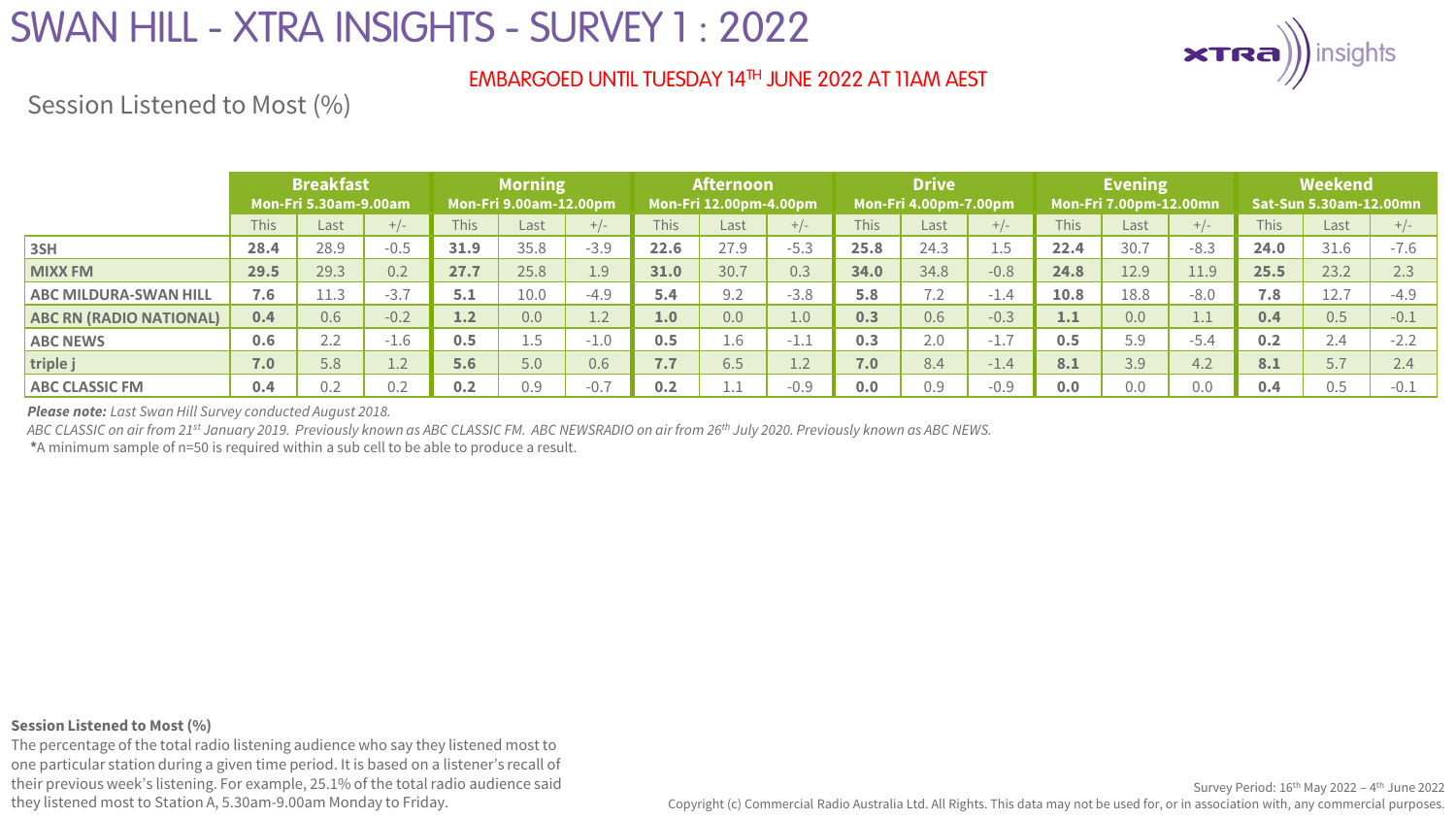

### EMBARGOED UNTIL TUESDAY 14TH JUNE 2022 AT 11AM AEST

Cumulative Audience (00's) by Demographic, Mon-Sun 5.30am-12midnight

|                                | $10+$        |           |                 | 10-17           |      |       | 18-39 |                   |       | 25-39       |      |                          | 40-54       |      |       | 55-64       |      |                          | $65+$       |      |               |
|--------------------------------|--------------|-----------|-----------------|-----------------|------|-------|-------|-------------------|-------|-------------|------|--------------------------|-------------|------|-------|-------------|------|--------------------------|-------------|------|---------------|
|                                | <b>This</b>  | Last      | $+/-$           | This.           | Last | $+/-$ | This  | Last              | $-1-$ | <b>This</b> | Last |                          | <b>This</b> | Last | $+1-$ | <b>This</b> | Last | $+/-$                    | <b>This</b> | Last | $+/-$         |
| 3SH                            | 166          | 156       |                 | $\overline{14}$ | Õ    |       | 20    | $\bigcap$ 1<br>∠⊥ |       | 17          | ⊥b ∣ |                          | 30          | 36   |       | 35          | 36   | $\overline{\phantom{a}}$ | 67          | 55   | ∸∸            |
| <b>MIXX FM</b>                 | 150          | 136       | 14 <sup>7</sup> | 26              | 27   |       | 63    | 56                |       | 43          | 38   |                          | 36          | 38   | $-1$  | 18          | 12   | b                        | 6           |      |               |
| <b>ABC MILDURA-SWAN HILL</b>   | 48           | 60        | $-12$           |                 |      |       |       |                   |       |             |      |                          | 10          | ∸−   |       | 13          | 14   | $\overline{\phantom{a}}$ | 19          | 31   | $-12$         |
| <b>ABC RN (RADIO NATIONAL)</b> | $\mathbf{b}$ |           |                 |                 |      |       |       |                   |       |             |      | $\overline{\phantom{a}}$ |             |      |       |             |      |                          |             |      |               |
| <b>ABC NEWS</b>                |              | $\perp$ 4 | -11             |                 |      |       |       |                   |       |             |      |                          |             |      |       |             |      | -3                       |             |      |               |
| triple j                       | 48           | 34        | $\overline{14}$ |                 |      |       | 29    | 21<br>21          |       | 18          | ᅩᄼ   |                          | 10          |      |       |             |      |                          |             |      |               |
| <b>ABC CLASSIC FM</b>          |              |           |                 |                 |      |       |       |                   |       |             |      |                          |             |      |       |             |      | - -                      |             |      | $\sim$ $\sim$ |

*Please note: Last Swan Hill Survey conducted August 2018.* 

*ABC CLASSIC on air from 21st January 2019. Previously known as ABC CLASSIC FM. ABC NEWSRADIO on air from 26th July 2020. Previously known as ABC NEWS.*

**\***A minimum sample of n=50 is required within a sub cell to be able to produce a result.

#### **Cumulative Audience (00's)**

The total number of different people who listen to a station for at least 8 minutes during any time period, based on a listener's recall of their previous week's listening. For example, Station A has 25,000 unique listeners between 5.30am-12.00mn Monday to Sunday.